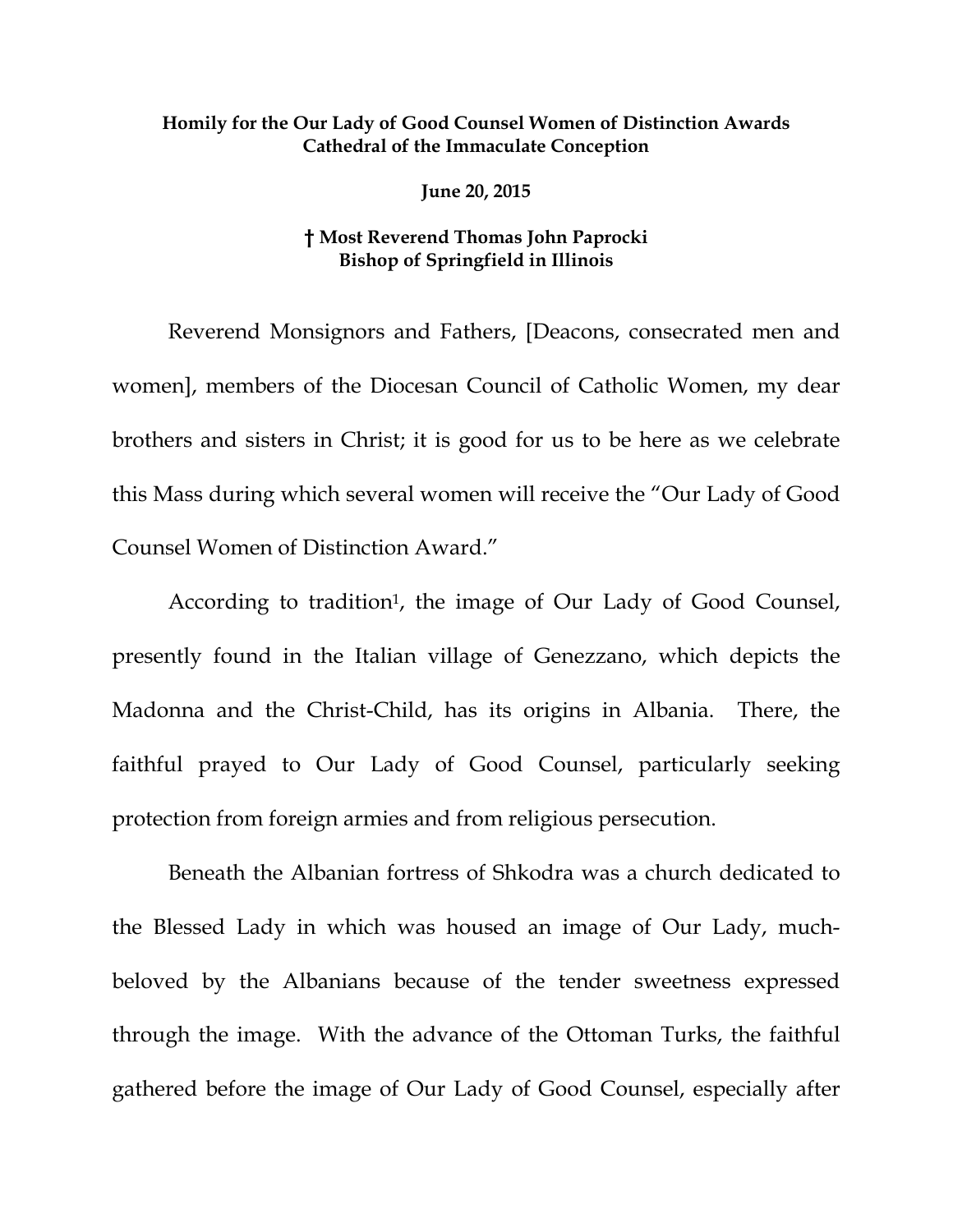the death of a great Albanian warrior in 1405 as the Turks marched toward Albania.

 Several decades later, the only Albanian city not yet in Turkish hands was Shkodra. When the Turks laid siege to Shkodra, two Albanians were praying in the church when they saw the image of the Madonna and Child moving away from the wall. They followed it to Rome, where the image disappeared. Later they heard rumors that a miraculous image had appeared in Genezzano. They went to investigate and found their beloved image in the church of Our Lady of Good Counsel, built centuries before in gratitude for the generosity of the people of Genezzano in the building of the Basilica of St. Mary Major in Rome.

 Some years before the arrival of the sacred image, the church of Our Lady of Good Counsel had fallen into great disrepair. A widow of the town, Petruccia, was moved to spend all of her remaining money to rebuild the church, in the process of which she ran out of funds. The people referred to this as Petruccia's Folly. But at 4:00 p.m. on April 25, 1467, the people heard the sound of great music and saw a strange cloud lower upon the church. When it lifted, one of the unfinished walls of the church had been destroyed, but the image of Our Lady of Good Counsel was inside.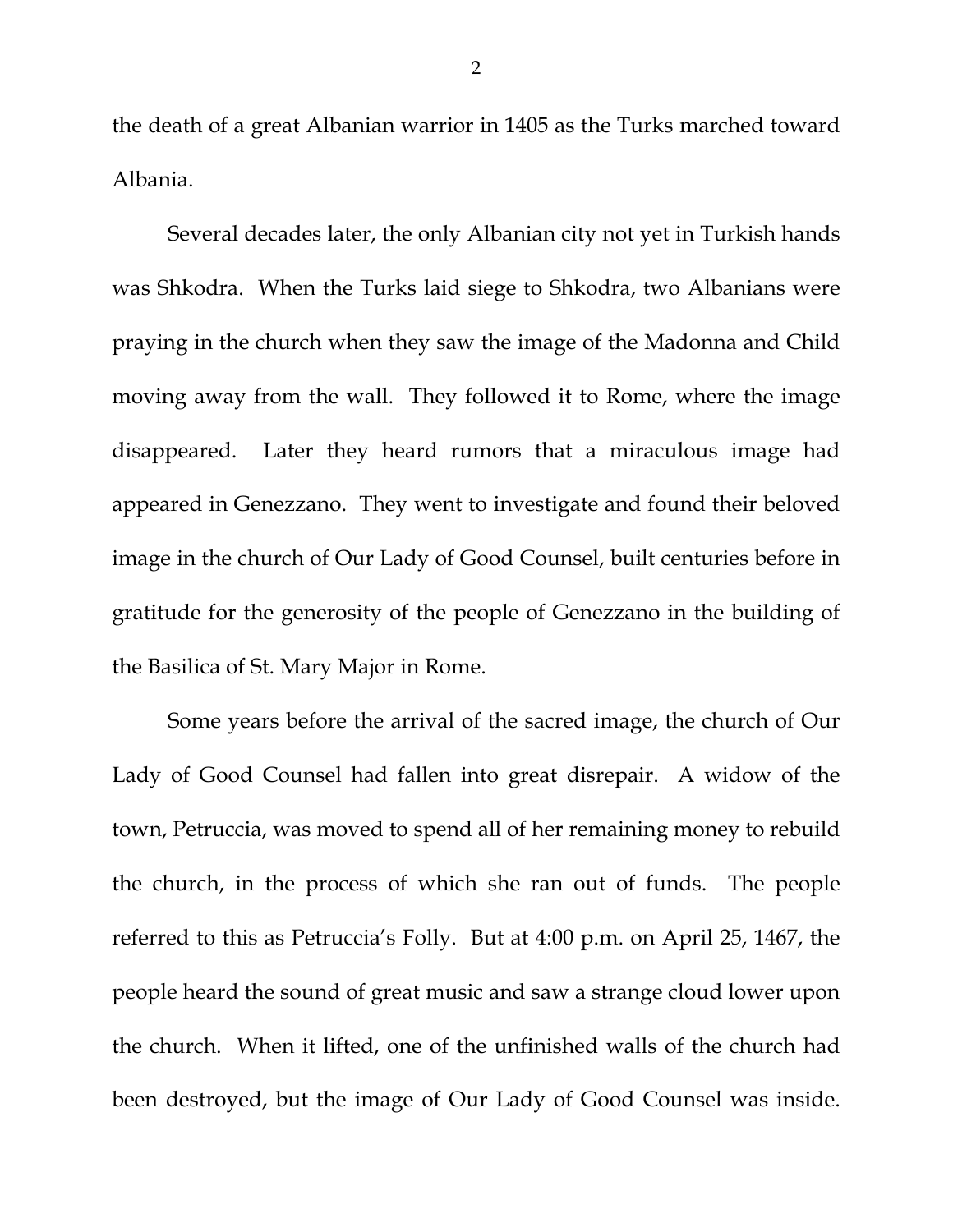When Petruccia heard the bells calling the townsfolk to see what had happened, she fell down in tears before the image.

 A little over a century later, with the Catholic Counter-Reformation taking place in Italy and throughout Europe, the image of Our Lady of Good Counsel became a symbol of lay involvement and responsibility in the Church. The widow Petruccia, a laywoman, responded to the need that she saw in her local church. She did not wait for the religious or members of the clergy to take action in ensuring that the situation was not ignored. As a result of her response, many women's groups throughout the Church have adopted the patronage of Our Lady of Good Counsel for their groups, that they too might imitate the awareness and generosity demonstrated by Petruccia.

 Those of you who are being recognized today have followed the example of the widow Petruccia in your own local parishes and communities. Your eyes have seen the needs of the Church and others around you and you have responded with the gifts that the Lord has entrusted to you. You have allowed yourselves to be instruments of God's love and mercy by not turning away from those situations and individuals around you.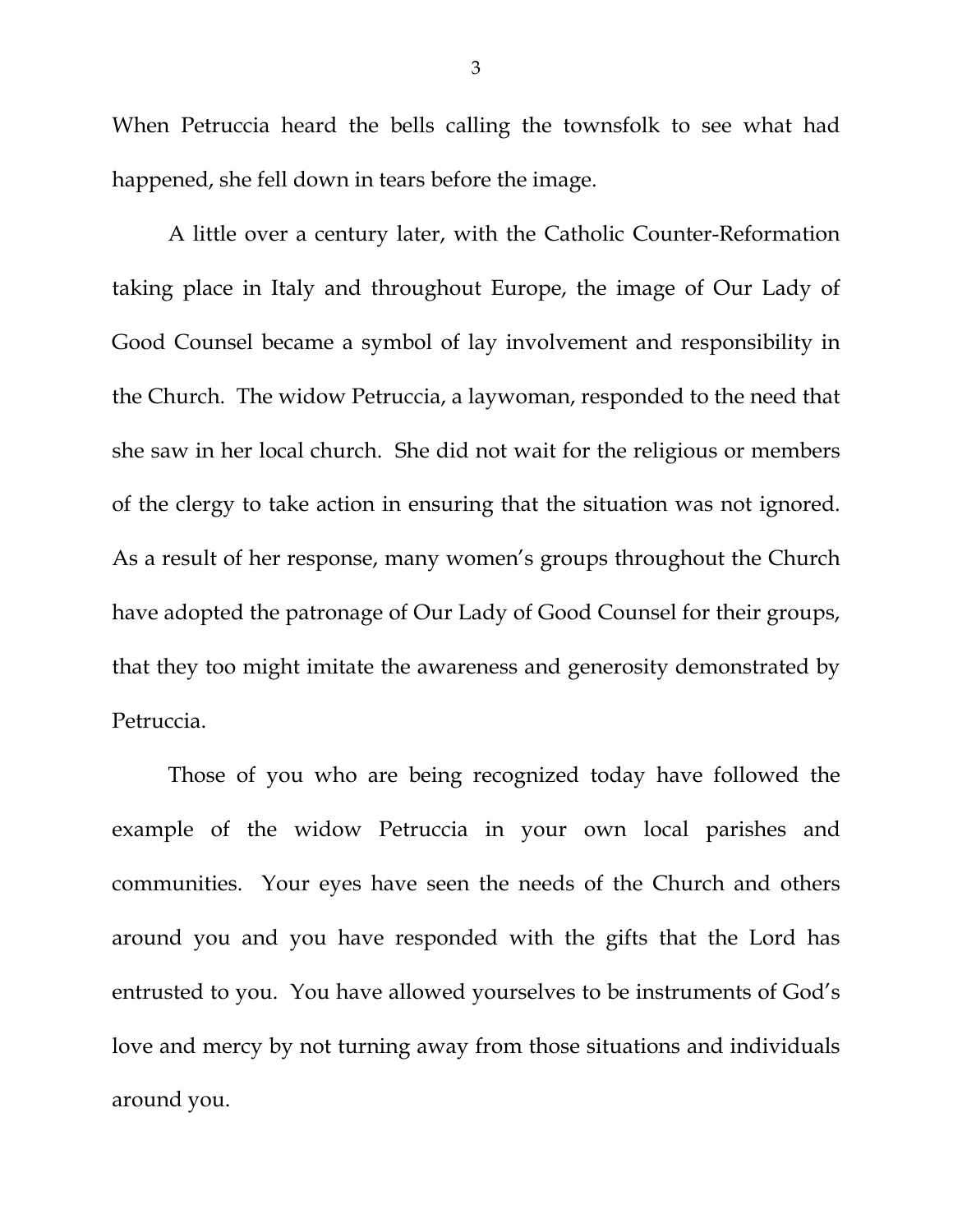Our Gospel for today is a very appropriate one, for it shows the actions of Our Mother of Good Counsel herself as she demonstrates her motherly attentiveness to the needs of those around her and her reaction to those needs. She recognizes that the wedding celebration is about to run out of wine. In her desire to avoid having the host suffer the ridicule of poor planning, she quietly approaches her Son, Jesus, asking for Him to intervene. Her intercession results in the Lord working His first public miracle, transforming water into wine for the guests to enjoy.

 In the midst of this story, we also have one of the few recorded examples of words spoken by Mary in the Gospels. In fact, it is in this story that we have the final recorded words of Mary in the Scriptures as she tells the servants: "Do whatever He tells you" (John 2:5). These final words are some of the greatest words of counsel in all of the Scriptures, as they invite us to look to Jesus and obey all that He asks of us. Just as at Cana, the Lord is able to multiply the little bit that we are able to offer in our poverty and so demonstrate the abundance of His love for His people.

 Those of you receiving the Women of Distinction Award today are recognized for your being obedient to the teachings of Jesus who has instructed us "love your neighbor" (Mark 12:31). We can all learn from